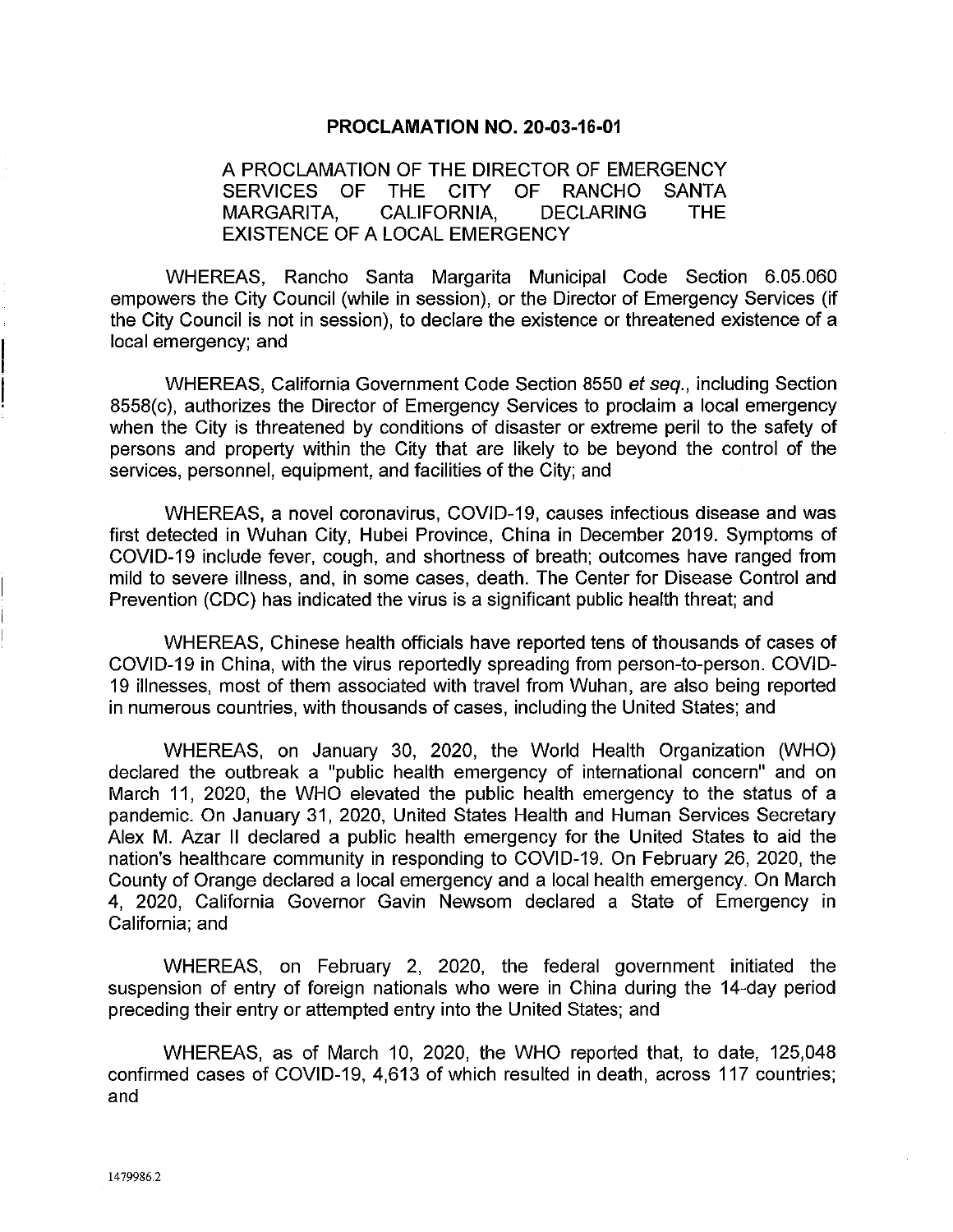WHEREAS, the Governor and the California Department of Health on March 11, 2020, issued a statement entitled "California Public Health Experts: Mass Gatherings Should be Postponed or Canceled Statewide to Slow the Spread of COVID-19," determining that gatherings should be postponed or canceled across the state until at least the end of March. Non-essential gatherings must be limited to no more than 250 people, while smaller events can proceed only if the organizers can implement social distancing of 6 feet per person. Gatherings of individuals who are at higher risk for severe illness from COVID-19 should be limited to no more than 10 people, while also following social distancing guidelines. Furthermore, essential gatherings should only be conducted if the essential activity could not be postponed or achieved without gathering, meaning that some other means of communication could not be used to conduct the essential function; and

WHEREAS, the Governor on March 12, 2020 issued Executive Order N-25-20, ordering, inter alia, that all residents are to heed the orders and guidance of state and local public health officials; and

WHEREAS, President Donald J. Trump on March 13, 2020 declared a national emergency to provide disaster funding, speed up the United States response to the crisis created by COVID-19, and to offer maximum flexibility to attack the problem; and

WHEREAS, on March 15, 2020, Governor Newsom requested bars and nightclubs to close, restaurants to reduce capacity by half, and all Californians aged 65 and older to self-isolate; and

WHEREAS, on March 16, 2020, President Donald J. Trump advised the public to avoid groups of more than 10 people to fight the coronavirus outbreak; and

WHEREAS, the City of Rancho Santa Margarita has the authority to impose measures to promote social distancing including, but not limited to, limitations on public events; and

WHEREAS, the City of Rancho Santa Margarita is a significantly populated city within Orange County, which is the sixth largest county in the United States; and

WHEREAS, conditions of extreme peril to the safety of persons and property have arisen due to the potential introduction of COVID-19 to the City of Rancho Santa Margarita and Orange County; and

WHEREAS, such conditions are beyond the control of the services, personnel, equipment, and facilities of the City of Rancho Santa Margarita and require the combined forces of other political subdivisions to combat; and

WHEREAS, it is imperative to prepare for and respond to suspected or confirmed COVID-19 cases, to implement measures to mitigate the spread of COVID-19, and to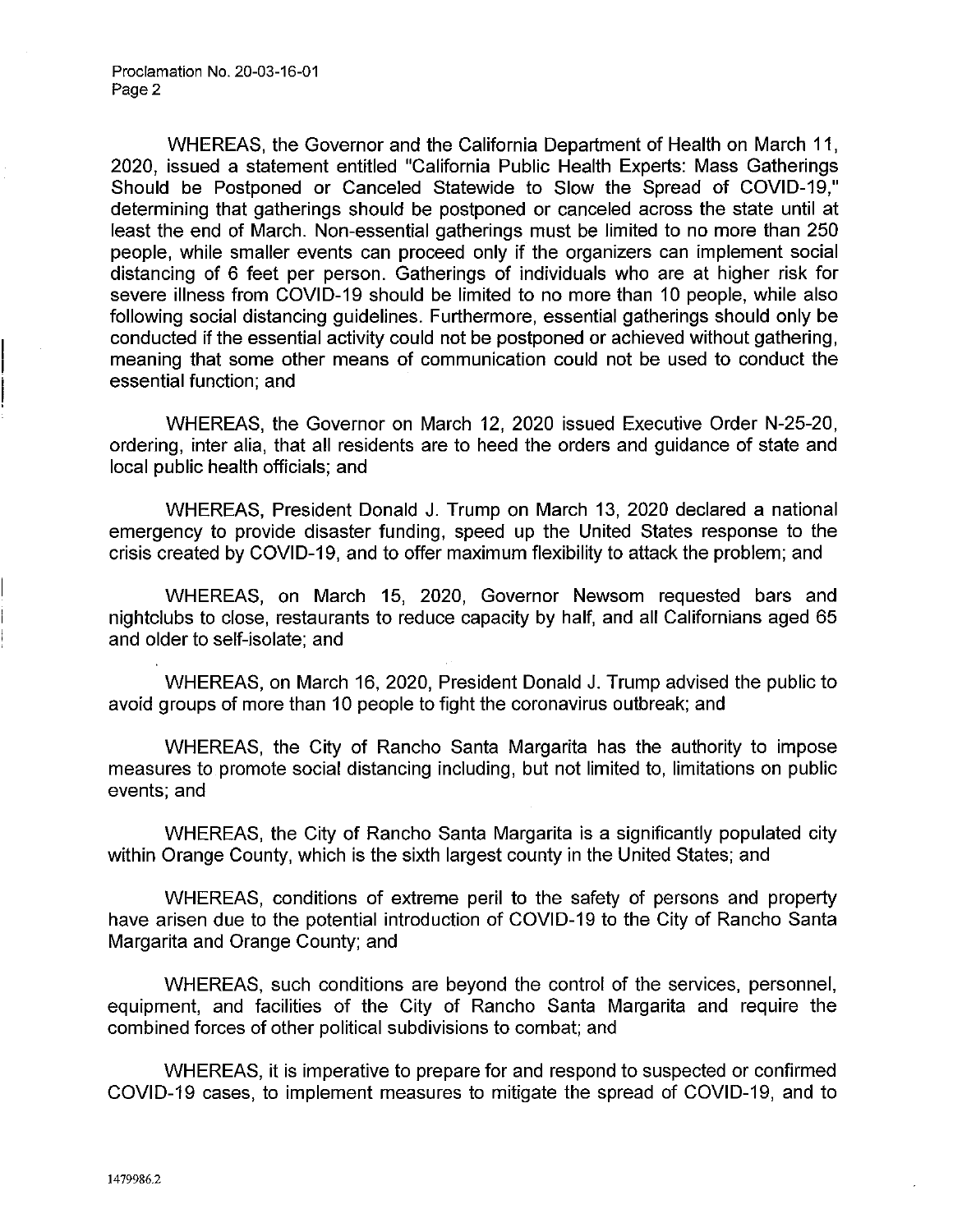prepare to respond to an increasing number of individuals requiring medical care and hospitalization; and

WHEREAS, if COVID-19 spreads in California at a rate comparable to the rate of spread in other countries, the number of persons requiring medical care may exceed locally available resources, and controlling outbreaks minimizes the risk to the public, maintains the health and safety of the community, and limits the spread of infection in the community and within the healthcare delivery system; and

WHEREAS, the mobilization of local resources, ability to coordinate interagency response, accelerate procurement of vital supplies, use mutual aid, and allow for future reimbursement by the state and federal governments will be critical to successfully responding to COVID-19; and

WHEREAS, the Director of Emergency Services has the authority to declare a local emergency as authorized by California Government Code Section 8630 and Rancho Santa Margarita Municipal Code Section 6.05.060.

## **NOW, THEREFORE, IT IS HEREBY PROCLAIMED AND ORDERD BY THE DIRECTOR OF EMERGENCY SERVICES OF THE CITY OF RANCHO SANTA MARGARITA AS FOLLOWS:**

Section 1. As contemplated in the Emergency Services Act contained in California Government Code Section 8550 et seq., including Section 8558(c), and Chapter 6.05 of Title 6 of the Rancho Santa Margarita Municipal Code, a local emergency exists based on the existence of conditions of disaster or of extreme peril to the safety of persons and property caused by an epidemic, as detailed in the recitals set forth above.

Section 2. The area of the City of Rancho Santa Margarita which is endangered/imperiled is the entire City.

Section 3. During the existence of this local emergency, the powers, functions, and duties of the emergency organization of this City shall be those prescribed by state law and by ordinances, resolutions, and orders of this City, including but not limited to the City's Emergency Operations Plan.

Section 4. The City Council shall review and ratify this proclamation of the Director of Emergency Services within **seven (7) days** as required by state law, and if ratified, shall continue to exist until the City Council proclaims the termination of this local emergency. The City Council shall review the need for continuing the local emergency as required by state law until it terminates the local emergency, and shall terminate the local emergency at the earliest possible date that conditions warrant.

Section 5. A copy of this proclamation shall be forwarded to the Director of California Governor's Office of Emergency Services requesting that the Director find it